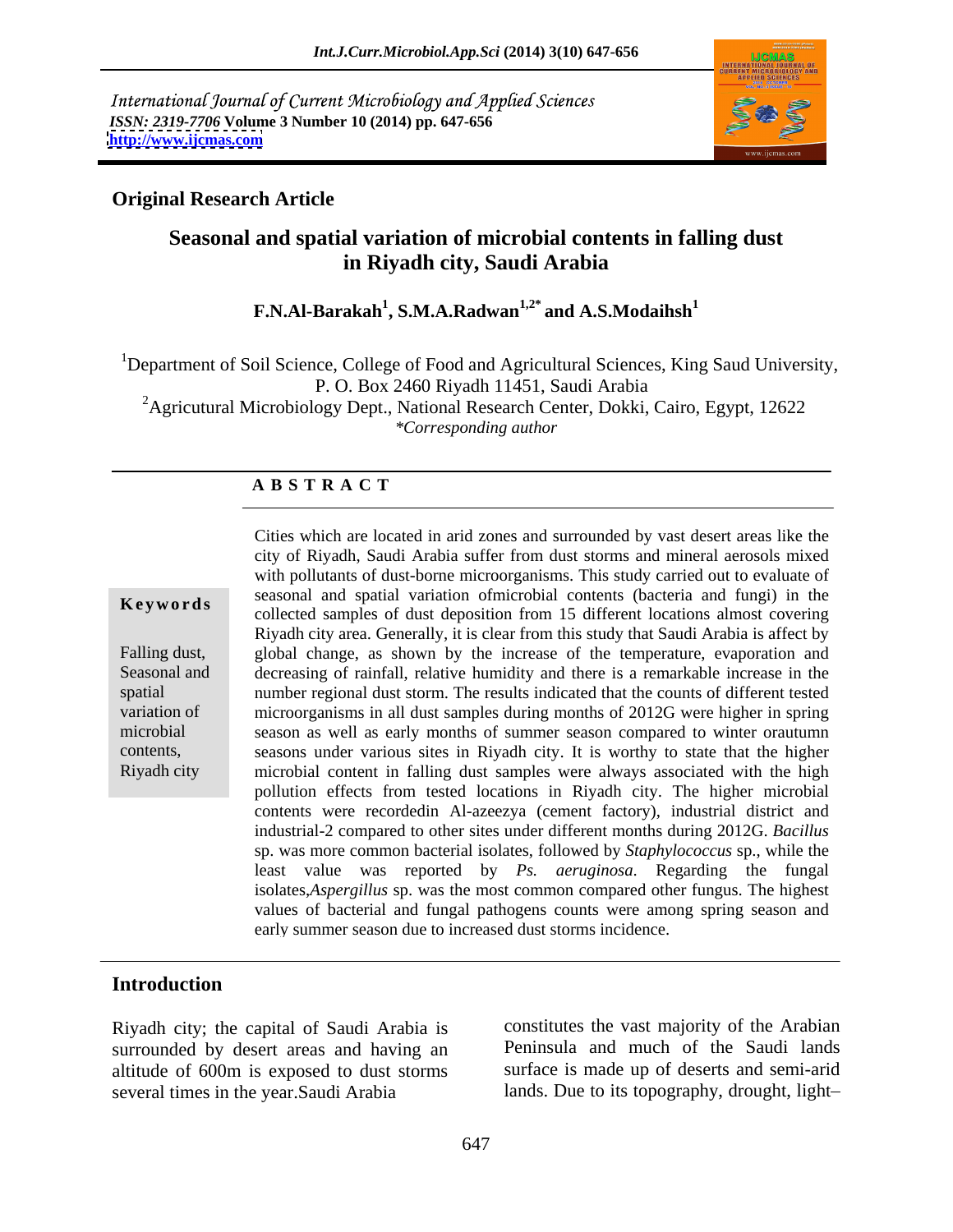textured topsoil and scanty vegetative cover, extent, but it could have significant Saudi Arabia is susceptible to the dust and implications regarding the dispersion of dust storms.The impact of dust events on these microorganisms across the planet, thus local air quality and public health are now affecting human health (Polymenakou *et al.,* becoming of greater concern in the Kingdom 2008). The aim of this study is to evaluate of of Saudi Arabia after the occurrence of seasonal and spatial variation formicrobial frequent and severe dust storms in recent contents (bacteria and fungi)in the collected years. Although the study of dust storm samples of dust deposition from different material has attracted many researchers in the world, little work has been carried out in Saudi Arabia. Al-Tayeb and Jarrar (1993), estimated the average quantity of dust falling on Riyadh to be around 220 Dust fallout samples were collected from 15 tons/km<sup>2</sup> /year. Earlier Basahy (1987) different locations almost covering Riyadh estimated the dust deposition rate to be 196- city area (15 Civil defense buildings were 220 tons/km<sup>2</sup>/year.Dust storm activity in the selected for the installation of the dust deserts of Asia is seasonal, with the majority of atmospheric transport occurring during coordinates is presented in Fig. 1. the spring, from February to May (Xiao *et*  Meteorological conditions of temperature, *al.,* 2002). Dust storms cause serious humidity, rainfalland wind speed were environmental consequences and have obtained from the Presidency of negative effects for human society (Chun *et*  Meteorology and Environmental Protection *al.,* 2002; Shao and Dong, 2006). Therefore, (Table 1). Samples werecollected once a dust storms are an important environmental month during twelve months of 2012G. Dust problem and receive increasing attention by samples were collected using Marble Dust the government and by the public. Collector (Ganor, 1975). The collector

These transoceanic and transcontinental dust long, 31.5 cm wide and 10.0 cm high with a events inject a large pulse of marble filter at the top. The filter is made of microorganisms and pollen into the two layers of marbles 1.5 cm in diameter, atmosphere and could therefore have a role in transporting pathogens or expanding the of the plastic tray (mesh diameter of the biogeographical range of some organisms by facilitating long-distance dispersal events. In Saudi Arabia, Kwaasi *et al.,* (1998) reported

locations in Riyadh city.

# **Materials and Methods**

Dust fallout samples were collected from 15 collectors). Details about the sites and obtained from the Presidency of consists of a rectangular plastic tray 52.5 cm which are stored in a sieve container on top sieve openings: 0.5 cm).

that many genera of bacteria and fungi monitored by using standard plate count found in dust storm samples were identified method (Mahmoud, 1988). Serial dilution of by using microscope method as *Bacillus,*  dust samples was performed. From certain *Pseudomonas*, *Staphylococcus* (bacterial dilutions, different selective agar culture genera), and *Alternaria, Aspergillus, Botrytis,*  plateswere inoculated. Total microbial count *Cladosporium, Mortierella, Mucor,* was determined by using Nutrient Agar *Penicillium, Pythium Ulocladium,* Medium, total fungi count was determined<br>Verticillium (fungal genera). The by using Martin's Medium, Staphylococcus distribution of microorganisms, and sp. count was determined by especially pathogens, over airborne particles Staphylococcus' medium NR 110 agar base of different sizes has been ignored to a large and *Pseudomonas aeruginosa* count wasFalling dust microbial content was Medium, total fungi count was determined by using Martin's Medium, *Staphylococcus* sp. count was determined by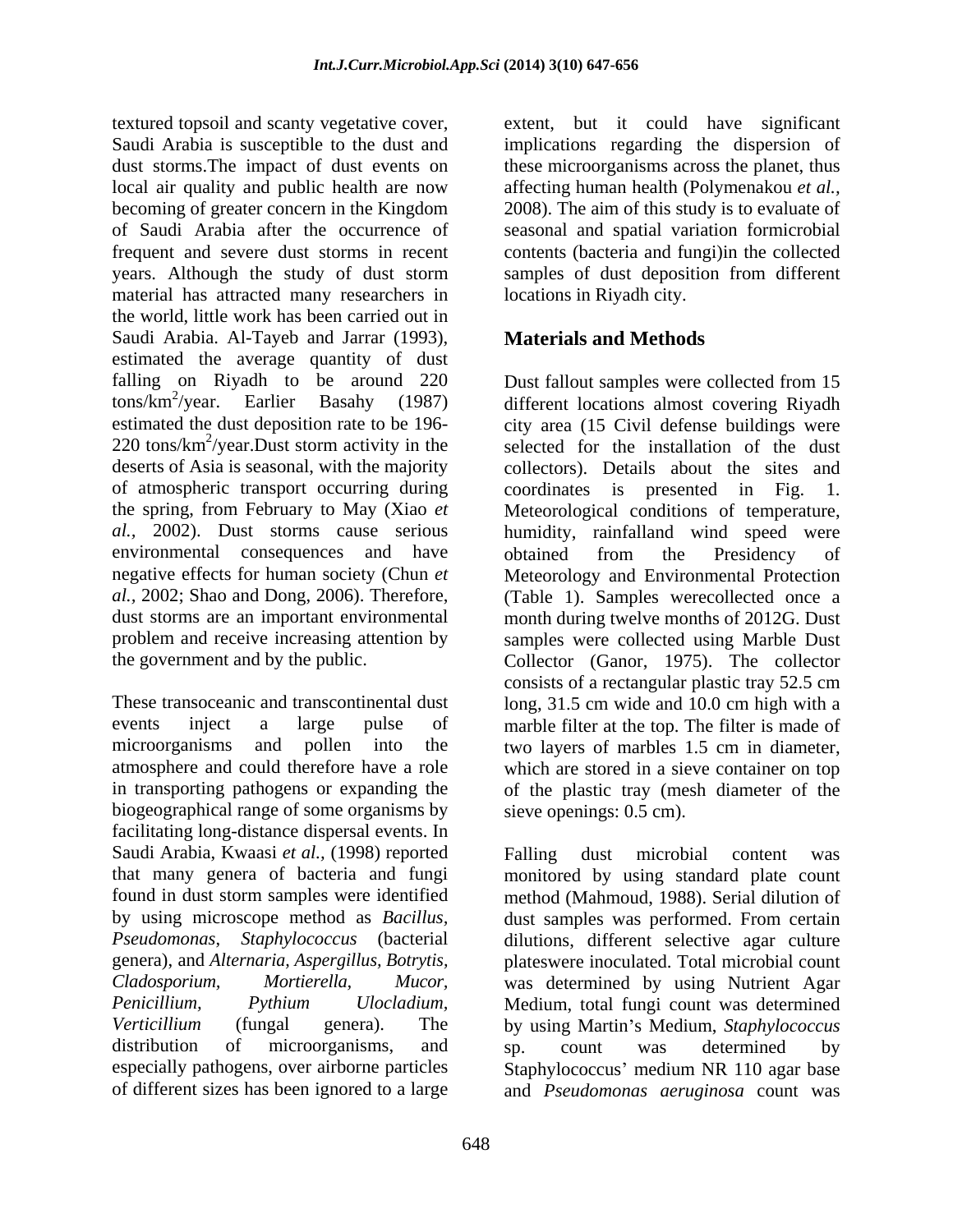determined by using cetrimide agar in dust samples under various sites in medium.Spore forming bacteria count was determined by placing some tubes into a test spore forming vegetative cells. Then, the plats of nutrient agar medium was used and

forming units (CFU) for different tested microorganisms were recorded. Average of microorganisms counts were represented according to year seasons (winter, spring, initially characterized by morphology and occurring during the spring. Worth microscopic appearance. Identification of fungi was based mainly on growth colonial appearance, microscopic examination of the spore and hyphal caracteristics of the stained preparations (Larone, 1995; Samson *et al.,*

Statistical analyses of the data were undertaken using STATISTIX 10 computer and the mortal concentration<br>program (analytical software) The data is positively correlated with the program (analytical software). The data were analyzed by one-way analysis of variance (AVONA) and the significance of calculating using the Duncan test. All values given in this research are means of three months values in the same season. The results are presented as mean ± standard

Data represented in Tables (2–5) revealed<br>increased baseable probability biogeographical distribution of both microbial content of bacteria and fungi in falling dust samples from fifteen sites in Riyadh city during year seasons (winter, spring, summer, autumn) in 2012G. Counts of total bacteria, total fungi, spore forming<br>hasteria pray agrueinant and the computation of the property of the property of the property of the property of the property of the property of the property of the property of bacteria, *Pseudomonas aeruginosa*, and *Saphylococcus* sp. were determined monthly

Riyadh city.

tube rack in a hot water bath (at  $80^{\circ}$ C for 20 From data presented in Tables (2–5) it could minutes). This treatment will kill the non- be stated that the counts of different tested incubated at 28<sup>o</sup>C for five days. Season (March, April, May), followed by At the end of incubation periods, colony autumn season (September, October, forming units (CEU) for different tested November). The lowest microbial each three months for different season (December, January, February). summer, autumn).Bacterial isolates were with the majority of atmospheric transport 2007). aerosol concentrations has been observed by microorganisms in all dust samples during four seasons were generally higher in spring summer season (June, July, August) and autumn season (September, October, November). The lowest microbial concentrations are observed during winter Xiao *et al.* (2002) reported that dust storm activity in the deserts of Asia is seasonal occurring during the spring. Worth mentioning, many recent researches address the correlations between dust concentrations and microbial load in air during dust storms (Griffin *et al.,* 2006; Schlesinger *et al.,* 2006).The seasonal variations of microbial many authors (Tong and Lighthart, 2000; Borodulin *et al.,* 2005a; Harrison *et al.,* 2005). Total microbial concentrations are positively correlated with the air temperature (Harrison *et al.,* 2005).

the differences between means was The higher microbial concentrations during error (SE). significant environment factors influencing **Results and Discussion** temperature, wind velocity and relative summer may be due to seasonal differences in temperature and its effects on source strength and atmospheric convection (Tong and Lighthart, 2000). In addition, the most the viability of microorganisms are humidity. Dust-borne dispersion of microorganisms play a significant role in the biogeographical distribution of both pathogenic and nonpathogenic species, as long-range atmospheric transport routes and concentrations shift through time due to climatic and geologic change (Martiny *et al.,* 2006; Moreno *et al.,* 2001). Data represented in Tables  $(2-5)$  showed that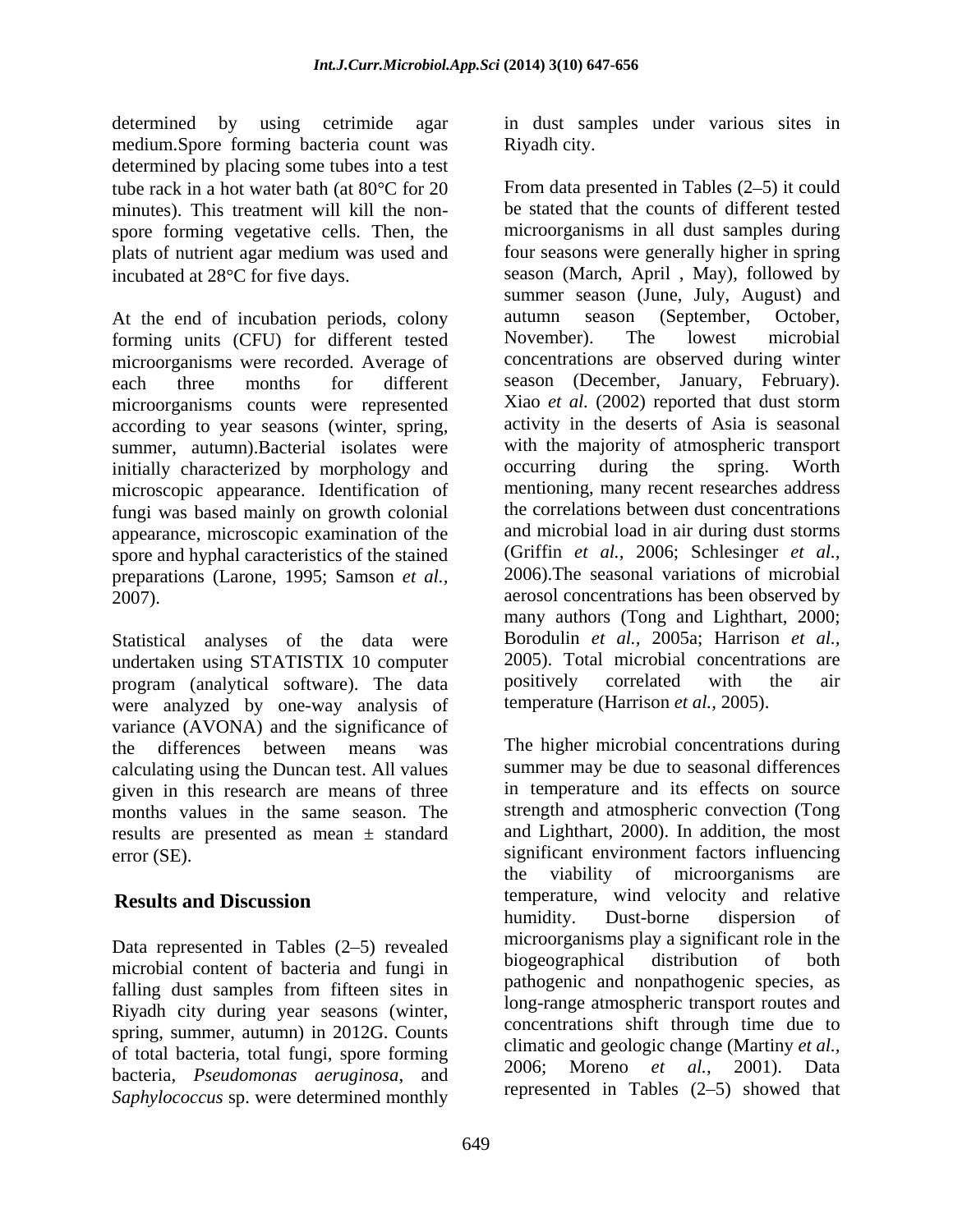higher numbers in Al-azeezya (Cement Factory), industrial 2 and industrial district fungal concentrations and diversity major public health impact, including contagious infectious diseases, acute toxic It is common knowledge that many bacterial locations (Nguyen *et al.*, 2006). a dormant form of the bacterium that allows

Data of total fungal counts in Tables  $(2-5)$ to other sites, as a result of highly polluted in these locations. One of the genetic during transport and periods of prolonged

Penicillia were the most predominant groups in dust samples from different sites. The

total bacterial counts were calculated always 102 species (*Aspergillus* sp. was the as compared to others sites.This is largely corresponding to increases in vegetative because it is now appropriately recognized cover and anthropogenic activity. Similar that exposures to biological agents in several results are reported also by Durand *et al.,* industrial activities sites are associated with (2002). Fungiare of health concern because a wide range of adverse health effects with many of them are aero allergens as dominant genus) with the areas of highest fungal concentrations and diversity *Aspergillus* and other as allergenic agent.

effects, and allergies (Douwes *et al.,* 2003). The total counts of spore forming bacteria in diseases are transmitted through the air over Riyadh city during months 2012G is short distances. In the case of some diseases, presented in Tables (2–5). Spore forming there is evidence of airborne transmission up bacteria are highly resistant to hostile to 6 km from contaminated industrial physical and chemical conditions.These are indicated that fungi were found in all sites contamination. It is clearly noted that abrupt during different seasons 2012G. Mostly, the increases in total spore forming bacteria total counts of fungi in dust samples during counts in dust samples took place in all spring season exceeded that of in most tested sites during different months. Total tested sites. Moreover, it was also noted that counts of spore forming bacteria were the highest fungi counts were recorded 108 recorded generally higher in spring season  $\times 10^3$  and 88 $\times 10^3$  CFU/g dust in Al-azeezya as well as summer season. Concerning the and industrial 2 sites respectively compared effect of various locations in Riyadh city on advantages that fungi have over many other Al-azeezya (cement factory), industrial microorganisms is that they are capable of district, industrial 2, and Al-Waha. As producing spores. Spores enhance survival expected, the aerobic spore forming environmental stress.On the other hand, predominant group in all tested locations. It Lacey (1981) reported that the airborne is clear from the current study that the concentrations of fungal spores typically *Bacillus* sp. were highest during spring occur in temperate and tropical regions and season, may be due to many dust storms the lowest in desert environments. events in in Kingdom of Saudi Arabia and It is of interest to note that Aspergilli and the environment was suitable for bacterial most ubiquitous species of Aspergilli were the same climate such as temperature, high *Aspergillusniger*. These results are in evaporation and low relative humidity. On agreement with Ismail *et al.,* (2002) who other hand, the aerobic spore forming found that the airborne fungi in the eastern bacteria concentrations were positively and western deserts of Egypt, 44 genera and correlated with the air temperature. Thesefalling dust samples from different sites in a dormant form of the bacterium that allows it to survive sub-optimal environmental conditions and are a frequent cause of spore forming bacteria counts in dust samples, recorded higher counts in airport, bacterium, *Bacillus* species were the most growth or it might be due to transportation from the countries near to KSA which have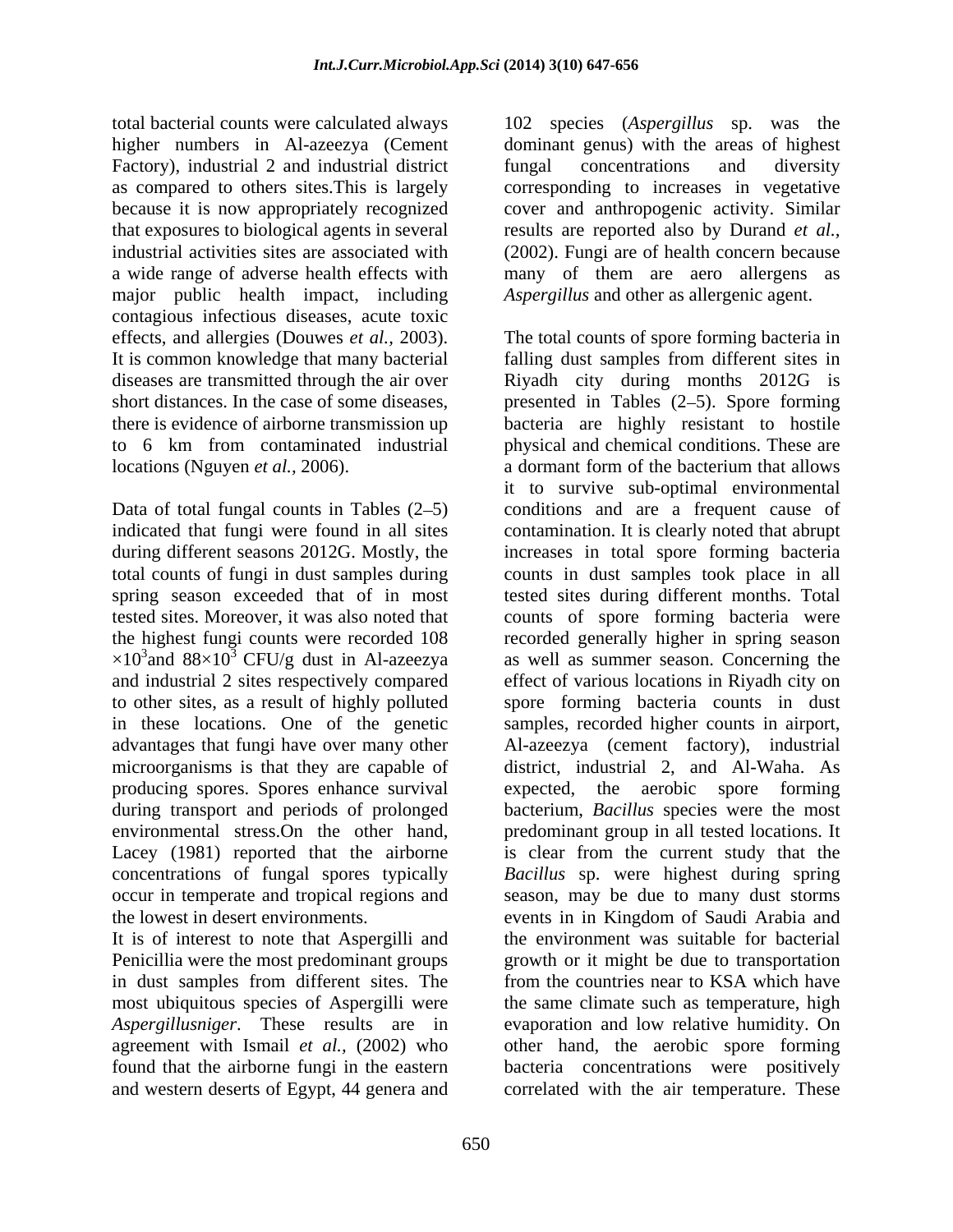results are in agreement with those of Al- higher in spring season as well as autumn Dabbas *et al.,* (2011) who found that the season compared to other seasons of year prominent bacterial isolate from dust storms samples of Iraq was the gram-positive genera, with those dominant being *Bacillus*

season months of 2012G were very low, Al-Sulay sites recorded higher bacterium. *Ps. aeruginosa* is essentially an substantial break in first-line defenses. *Ps.*  Counts of *Ps. aeruginosa* were generally

under various sites in Riyadh city.

bacilli, *Bacillus* species (40.6%). As well as Total counts of *Staphylococcus* sp. in falling Griffin *et al.* (2006) found that African dust samples from different sites in Riyadh desert dust concentrations consisted of 13 city during 2012G is presented in Tables (2 sp. (32%). *Staphylococcus*species in dust samples It is worthy to mention that *Pseudomonas*  compared to other months season under *aeruginosa* detection in falling dust samples various sites in Riyadh city. Al-azeezya, from different sites in Riyadh city during Industrial district, industrial 2, airport and may be due to *Ps*. *aeruginosa*, as a species, *Staphylococcus* sp. counts in dust samples in occurring naturally in moist environmental, Riyadh city during different months. Most but is generally considered a ubiquitous of *Staphylococcus*species can cause a wide opportunistic pathogen. As such, to initiate animals through either toxin production or infection, *Ps. aeruginosa* usually requires a tissuespenetration.A similar study conducted *aeruginosa* is associated with numerous demonstrated that dust can serve as a carrier chronic and progressive respiratory diseases. for pathogens, including *Staphylococcus*  5). Generally, counts of gavehigher counts in spring months season Al-Sulay sites recorded higher variety of diseases in humans and other Kuwait by Lyles *et al.* (2005) *aureus* (as wide range of infections).



**Fig.1** Locations of the study are in Riyadh city and the Co-ordinates of the measurement stations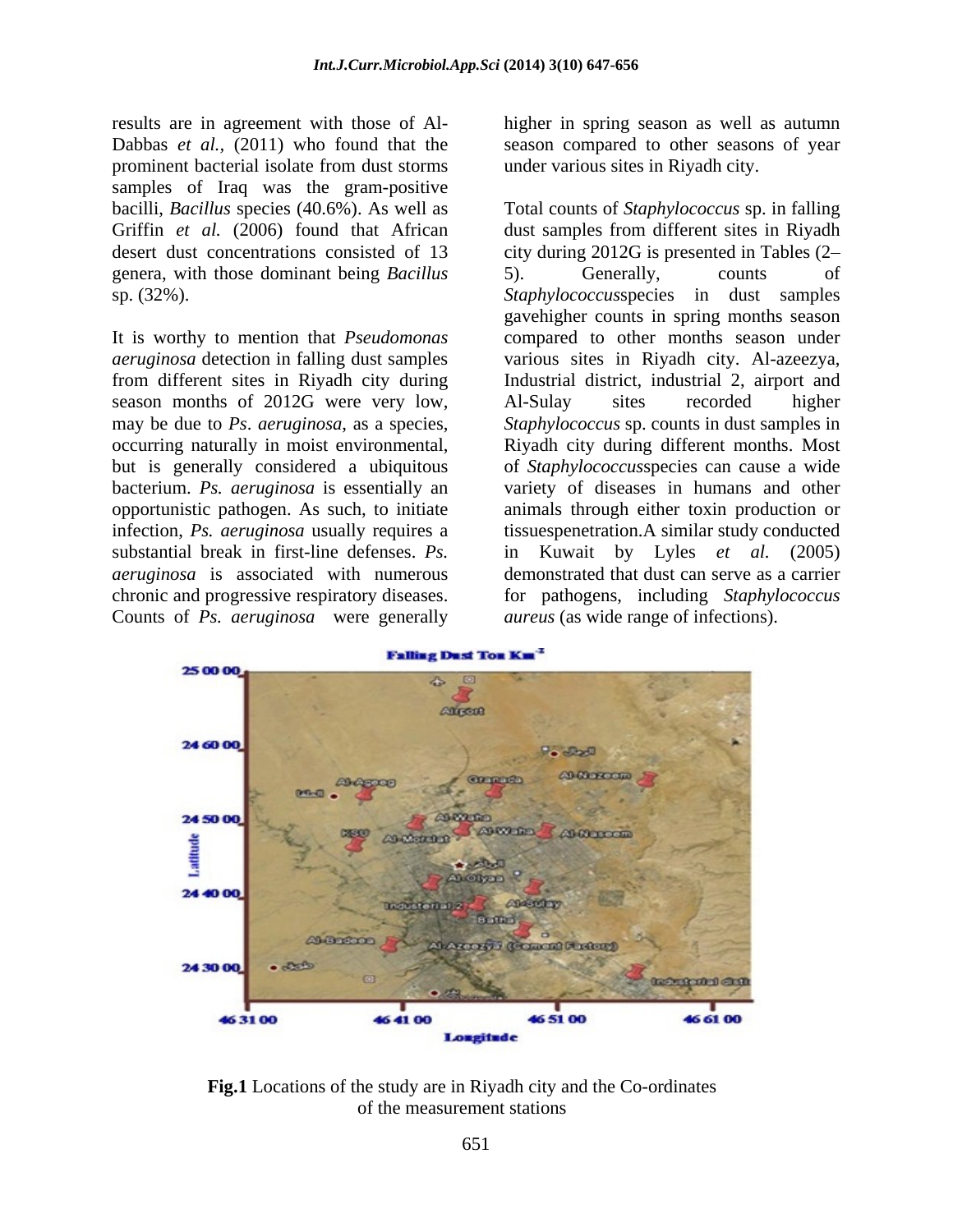### *Int.J.Curr.Microbiol.App.Sci* **(2014) 3(10) 647-656**

| Climate                   | January                              | April                                       | July                  | October |
|---------------------------|--------------------------------------|---------------------------------------------|-----------------------|---------|
| Temperature $(^{\circ}C)$ |                                      |                                             |                       |         |
| -Minimum Temperature      |                                      |                                             | $\sim$ $\lambda$<br>∼ | l J     |
| -Maximum Temperature      | $\Omega$<br>$\overline{\phantom{a}}$ | $\sim$<br>ັບ                                |                       | 35      |
| -Mean Temperature         |                                      | $\Delta$ $\tau$<br>$\overline{\phantom{a}}$ | $\sim$ $\lambda$      | 25      |
| Relative humidity (%)     | $\sim$<br>ັບ                         |                                             | ┸╱                    | 33      |
| Rainfall (MM)             |                                      | $\sim$<br>16                                |                       |         |
| Wind Speed (Km/h)         |                                      |                                             |                       |         |

**Table.1** Seasonal mean for some characteristics of Riyadh city climate

### **Table.2** Microbial content in falling dust samples from different sites in Riyadh city during Winter Months, 2012G

|                            | <b>Total</b>             | <b>Total</b>            | <b>Spore</b>        |                   | <b>Pseudomonas</b> Staphylococcus |
|----------------------------|--------------------------|-------------------------|---------------------|-------------------|-----------------------------------|
|                            | counts                   | fungi                   | forming             | aeruginosa        | sp.                               |
| Site of sample             |                          |                         | bacteria            |                   |                                   |
|                            | $(CFU\times10^4/g)$      | $(CFU\times10^2/g)$     | $(CFU\times10^2/g)$ | (CFU/g)           | $(CFU\times10/g)$                 |
| <b>Al-Naseem</b>           | 89.667 $d$               | $90.00$ <sup>abcd</sup> | $165.67^{\text{a}}$ | 0.00 <sup>a</sup> | $82.33$ <sup>cdef</sup>           |
| <b>Al-Nazeem</b>           | $172.00$ <sup>abc</sup>  | $110.00^{abc}$          | $158.67^{\circ}$    | 0.00 <sup>a</sup> | 56.00 $det$                       |
| <b>Al-Sulay</b>            | $177.33$ <sup>abco</sup> | $51.00$ <sup>de</sup>   | $123.67^{\text{a}}$ | 0.00 <sup>a</sup> | $101.67$ bcde                     |
| <b>Industerial 2</b>       | $234.00^{abc}$           | $76.67$ <sup>bcde</sup> | $140.00^a$          | 1.00 <sup>a</sup> | $118.33$ bcd                      |
| <b>Al-Azeezya</b>          | $270.00^{ab}$            | $132.00^{ab}$           | $291.00^a$          | $1.67^{\rm a}$    | $191.00^a$                        |
| <b>Industrial district</b> | $283.33^a$               | $135.00^{\circ}$        | $259.67^{\rm a}$    | 1.00 <sup>a</sup> | $161.67^{ab}$                     |
| <b>Batha</b>               | $153.67$ <sup>bcd</sup>  | $40.00$ <sup>de</sup>   | $126.00^a$          | 0.00 <sup>a</sup> | 41.00 <sup>er</sup>               |
| <b>Al-Morslat</b>          | 91.333 $^{\rm d}$        | $26.00^{\circ}$         | $48.00^{\rm a}$     | 0.00 <sup>a</sup> | 35.33 $\rm^{et}$                  |
| Airport                    | $196.67$ <sup>abcd</sup> | 93.33 abcd              | $192.33^a$          | $0.67^{\rm a}$    | $125.00$ <sup>abc</sup>           |
| Al-Ageeg                   | 114.00 <sup>cd</sup>     | $65.00$ cde             | $126.00^a$          | $0.67^{\rm a}$    | $51.67$ def                       |
| <b>KSU</b>                 | 180.00 <sup>d</sup>      | 57.67 $\rm{cde}$        | $169.00^a$          | 0.00 <sup>a</sup> | $74.00$ $\rm{cdef}$               |
| Al-Badeea                  | 79.000 <sup>d</sup>      | 53.67 $\rm{cde}$        | $54.67^{\circ}$     | 0.00 <sup>a</sup> | $22.67$ <sup>1</sup>              |
| <b>Al-Olyaa</b>            | 84.333 <sup>d</sup>      | $28.00^e$               | $91.33^a$           | 0.00 <sup>a</sup> | 37.67 $^{\rm et}$                 |
| Al-Waha                    | $188.67$ <sup>abc</sup>  | $42.00$ <sup>de</sup>   | $201.50^{\circ}$    | 0.00 <sup>a</sup> | 22.00 <sup>1</sup>                |
| Granada                    | $77.333$ <sup>d</sup>    | 38.00 <sup>de</sup>     | $178.50^a$          | 0.00 <sup>a</sup> | 41.00 <sup>et</sup>               |

Means in the same column followed by the same letter are not significantly different according to Duncan's multiple range test.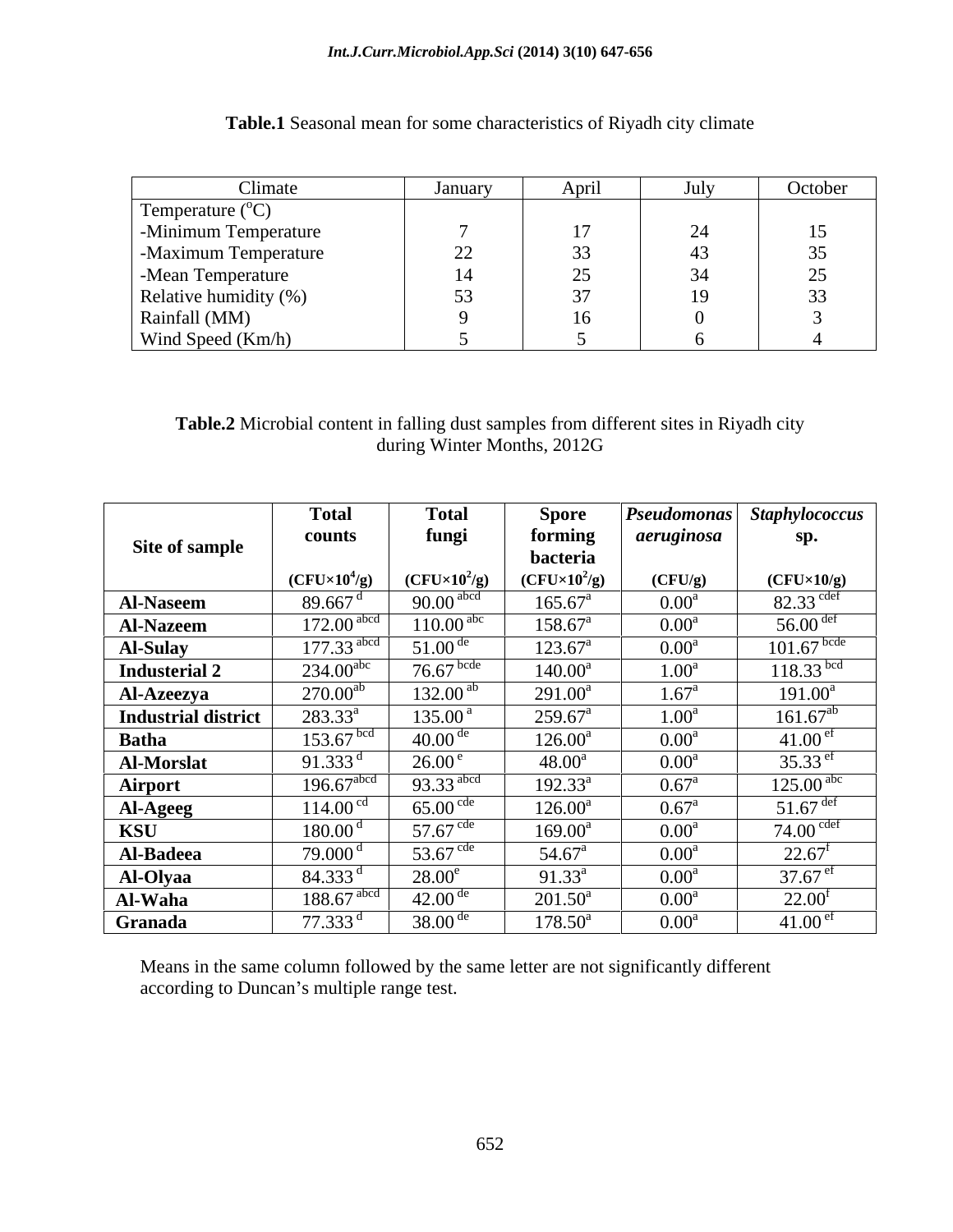|                            | <b>Total</b>              | <b>Total</b>                    | <b>Spore</b>           |                      | Pseudomonas Staphylococcus |
|----------------------------|---------------------------|---------------------------------|------------------------|----------------------|----------------------------|
| Site of sample             | counts                    | fungi                           | forming                | aeruginosa           | sp.                        |
|                            |                           |                                 | bacteria               |                      |                            |
|                            | $(CFU\times10^4/g)$       | $(CFU\times10^2/g)$             | $(CFU\times10^2/g)$    | (CFU/g)              | $(CFU\times10/g)$          |
| <b>Al-Naseem</b>           | $65.00^{\rm d}$           | $37.33^{\text{de}}$             | 57.33 $^{bc}$          | $0.00^{\circ}$       | $16.33^{\rm c}$            |
| <b>Al-Nazeem</b>           | $92.00^{\text{cde}}$      | 58.00 <sup>bcde</sup>           | $62.00^{bc}$           | 0.00 <sup>e</sup>    | 17.00 <sup>c</sup>         |
| <b>Al-Sulay</b>            | $233.33$ <sup>abc</sup>   | $32.00^{\text{de}}$             | 53.33 <sup>bc</sup>    | 2.00 <sup>cc</sup>   | 54.33 $\rm^{abc}$          |
| <b>Industerial 2</b>       | 337.67 $^{ab}$            | 88.00 <sup>ab</sup>             | $73.67$ <sup>abc</sup> | $4.33^{b}$           | 66.33 bc                   |
| <b>Al-Azeezya</b>          | 355.67 $^{a}$             | 108.33 <sup>a</sup>             | 92.33 $^{ab}$          | 6.00 <sup>a</sup>    | 99.67 <sup>a</sup>         |
| <b>Industrial district</b> | $223.00$ <sup>abcd</sup>  | $86.00$ <sup>abc</sup>          | $78.00$ <sup>abc</sup> | $3.00^{60}$          | 96.00 <sup>a</sup>         |
| <b>Batha</b>               | $183.67$ <sup>bcde</sup>  | $\overline{45.33}^{\text{cde}}$ | $40.67$ <sup>bc</sup>  | $1.33$ <sup>de</sup> | 34.67 $^{bc}$              |
| <b>Al-Morslat</b>          | $58.00^e$                 | $17.00^e$                       | $25.00^{\rm c}$        | 0.00 <sup>e</sup>    | $21.33$ bc                 |
| Airport                    | $170.67^{\text{cde}}$     | 62.00 <sup>bcd</sup>            | 133.00 <sup>a</sup>    | $1.33$ <sup>de</sup> | 58.00 $\rm^{abc}$          |
| Al-Ageeg                   | $65.00$ <sup>de</sup>     | $36.67$ <sup>de</sup>           | $46.67^{bc}$           | 0.00 <sup>e</sup>    | $27.33$ <sup>bc</sup>      |
| <b>KSU</b>                 | $155.33^{\text{cde}}$     | $33.00^{d}$                     | $73.00$ <sup>abc</sup> | 0.00 <sup>e</sup>    | $20.67$ <sup>bc</sup>      |
|                            | $61.67^{\text{de}}$       | $18.00^e$                       | 30.33 $^{bc}$          | 0.00 <sup>e</sup>    | $17.33^{\rm c}$            |
| Al-Badeea                  |                           |                                 |                        |                      |                            |
| Al-Olyaa                   | $57.67^e$                 | $20.67^{\text{de}}$             | 21.00 <sup>c</sup>     | 0.00 <sup>e</sup>    | $22.67$ <sup>bc</sup>      |
| Al-Waha                    | $206.00$ <sup>abcde</sup> | $23.67^{\text{dc}}$             | 89.67 $^{\rm ab}$      | 0.00 <sup>e</sup>    | 16.00 <sup>c</sup>         |
| Granada                    | $65.67^{\text{de}}$       | $16.67^e$                       | $44.33^{bc}$           | $0.07^{\circ}$       | $23.00^{bc}$               |

**Table.3** Microbial content in falling dust samples from different sites in Riyadh city during Spring Months, 2012G.

Means in the same column followed by the same letter are not significantly different according to Duncan's multiple range test. test.

**Table.4** Microbial content in falling dust samples from different sites in Riyadh city during Summer months, 2012G

| Site of sample<br><b>Al-Naseem</b><br><b>Al-Nazeem</b><br><b>Al-Sulay</b><br><b>Industerial 2</b><br><b>Al-Azeezya</b><br><b>Industrial district</b><br><b>Batha</b><br>Al-Morslat | counts<br>$(CFU\times10^4/g)$<br>$79.67$ fgh<br>72.00 <sup>gh</sup><br>$117.00^e$<br>260.67 <sup>b</sup><br>$298.33^a$<br>$263.33^{b}$ | fungi<br>$(CFU\times10^2/g)$<br>$21.67$ <sup>fgh</sup><br>24.00 <sup>erg</sup><br>26.00 <sup>ef</sup><br>35.33 $^{cd}$<br>$56.00^{\rm a}$ | bacteria<br>$\vert$ (CFU×10 <sup>2</sup> /g)<br>49.33 $\rm^{gh}$<br>$60.67^{\rm h}$<br>$84.67$ <sup>de</sup><br>$126.67^{\mathrm{b}}$<br>$153.33^a$ | aeruginosa<br>(CFU/g)<br>0.00 <sup>c</sup><br>0.00 <sup>c</sup><br>1.00 <sup>b</sup><br>1.67 <sup>a</sup><br>2.00 <sup>a</sup> | sp.<br>$(CFU\times10/g)$<br>$14.00^{\text{de}}$<br>$14.00$ <sup>de</sup><br>16.00 <sup>cd</sup><br>$18.33^{bc}$ |
|------------------------------------------------------------------------------------------------------------------------------------------------------------------------------------|----------------------------------------------------------------------------------------------------------------------------------------|-------------------------------------------------------------------------------------------------------------------------------------------|-----------------------------------------------------------------------------------------------------------------------------------------------------|--------------------------------------------------------------------------------------------------------------------------------|-----------------------------------------------------------------------------------------------------------------|
|                                                                                                                                                                                    |                                                                                                                                        |                                                                                                                                           |                                                                                                                                                     |                                                                                                                                |                                                                                                                 |
|                                                                                                                                                                                    |                                                                                                                                        |                                                                                                                                           |                                                                                                                                                     |                                                                                                                                |                                                                                                                 |
|                                                                                                                                                                                    |                                                                                                                                        |                                                                                                                                           |                                                                                                                                                     |                                                                                                                                |                                                                                                                 |
|                                                                                                                                                                                    |                                                                                                                                        |                                                                                                                                           |                                                                                                                                                     |                                                                                                                                |                                                                                                                 |
|                                                                                                                                                                                    |                                                                                                                                        |                                                                                                                                           |                                                                                                                                                     |                                                                                                                                |                                                                                                                 |
|                                                                                                                                                                                    |                                                                                                                                        |                                                                                                                                           |                                                                                                                                                     |                                                                                                                                |                                                                                                                 |
|                                                                                                                                                                                    |                                                                                                                                        |                                                                                                                                           |                                                                                                                                                     |                                                                                                                                | $22.33^{ab}$                                                                                                    |
|                                                                                                                                                                                    |                                                                                                                                        | $47.33^{b}$                                                                                                                               | 138.00 <sup>b</sup>                                                                                                                                 | 1.00 <sup>b</sup>                                                                                                              | 22.33 <sup>a</sup>                                                                                              |
|                                                                                                                                                                                    | $222.00^{\rm c}$                                                                                                                       | $37.67^{\circ}$                                                                                                                           | 93.67 <sup>d</sup>                                                                                                                                  | 0.00 <sup>c</sup>                                                                                                              | $19.00^{bc}$                                                                                                    |
|                                                                                                                                                                                    | $61.333^h$                                                                                                                             | $18.33^{ gh}$                                                                                                                             | $63.66$ <sup>fg</sup>                                                                                                                               | 0.00 <sup>c</sup>                                                                                                              | $13.00^{\text{de}}$                                                                                             |
| Airport                                                                                                                                                                            | $213.00^{\circ}$                                                                                                                       | $30.00$ <sup>de</sup>                                                                                                                     | $108.33^{\text{c}}$                                                                                                                                 | 0.00 <sup>c</sup>                                                                                                              | 16.00 <sup>cd</sup>                                                                                             |
| <b>Al-Ageeg</b>                                                                                                                                                                    | $105.67$ <sup>ef</sup>                                                                                                                 | $24.33$ efg                                                                                                                               | $87.67$ <sup>de</sup>                                                                                                                               | 0.00 <sup>c</sup>                                                                                                              | $12.33^{\text{de}}$                                                                                             |
| <b>KSU</b>                                                                                                                                                                         | $184.67^{\rm d}$                                                                                                                       | $30.33$ <sup>de</sup>                                                                                                                     | 96.67 $^{\rm cd}$                                                                                                                                   | 0.00 <sup>c</sup>                                                                                                              | $14.33^e$                                                                                                       |
| Al-Badeea                                                                                                                                                                          | $84.67$ <sup>fgh</sup>                                                                                                                 | 18.00 <sup>gh</sup>                                                                                                                       | 63.67 $\mathrm{^{fg}}$                                                                                                                              | 0.00 <sup>c</sup>                                                                                                              | 12.00 <sup>e</sup>                                                                                              |
| Al-Olyaa                                                                                                                                                                           | 92.00 <sup>efg</sup>                                                                                                                   | 18.67 <sup>gh</sup>                                                                                                                       | 61.33 $\rm ^{gh}$                                                                                                                                   | 0.00 <sup>c</sup>                                                                                                              | $13.667$ <sup>de</sup>                                                                                          |
| Al-Waha                                                                                                                                                                            | 104.00 <sup>e</sup>                                                                                                                    | $16.33^{h}$                                                                                                                               | 76.33 $\rm^{ef}$                                                                                                                                    | 0.00 <sup>c</sup>                                                                                                              | $13.00^{\text{de}}$                                                                                             |
| Granada                                                                                                                                                                            | ND                                                                                                                                     | ND                                                                                                                                        | ND                                                                                                                                                  | ND                                                                                                                             | ND                                                                                                              |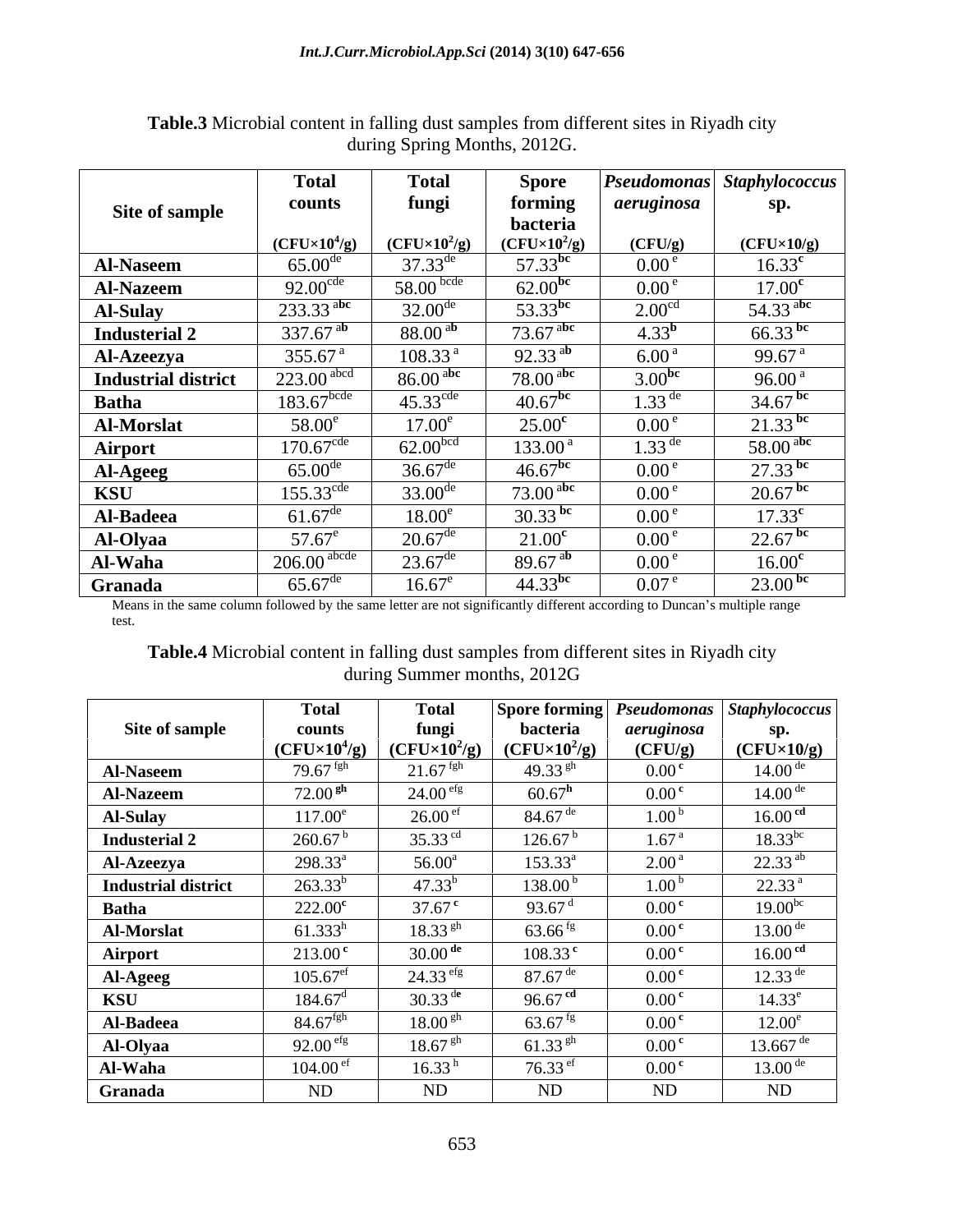|                            | <b>Total</b>            | <b>Total</b>                              | <b>Spore</b>        | <b>Pseudomonas</b> | <b>Staphylococcus</b>                         |
|----------------------------|-------------------------|-------------------------------------------|---------------------|--------------------|-----------------------------------------------|
| <b>Site of sample</b>      | counts                  | fungi                                     | forming             | aeruginosa         | sp.                                           |
|                            |                         |                                           | bacteria            |                    |                                               |
|                            | $(CFU\times10^4/g)$     | $\left( \text{CFU} \times 10^2/g \right)$ | $(CFU\times10^2/g)$ | (CFU/g)            | $\frac{\text{(CFU×10/g)}}{32.67 \text{ bed}}$ |
| <b>Al-Naseem</b>           | 23.00 <sup>cd</sup>     | $9.67^e$                                  | 8.00 <sup>pc</sup>  | 0.00 <sup>d</sup>  |                                               |
| <b>Al-Nazeem</b>           | $45.33$ <sup>abcd</sup> | $8.33^e$                                  | 8.33 <sup>bc</sup>  | 0.00 <sup>d</sup>  | $32.67$ bcd                                   |
| <b>Al-Sulay</b>            | 59.00 <sup>abcd</sup>   | 9.00 <sup>e</sup>                         | 17.00 <sup>a</sup>  | 2.67 <sup>a</sup>  | $31.67$ bcd                                   |
| <b>Industerial 2</b>       | $86.67$ <sup>abd</sup>  | $14.33$ <sup>cde</sup>                    | 9.33 <sup>bc</sup>  | 2.00 <sup>b</sup>  | $44.33$ <sup>abcd</sup>                       |
| <b>Al-Azeezya</b>          | $105.00^{\text{ a}}$    | 31.00 <sup>a</sup>                        | $11.33^{b}$         | $2.33^{ab}$        | $57.00^{\text{ a}}$                           |
| <b>Industrial district</b> | 90.00 <sup>al</sup>     | $24.33$ <sup>abc</sup>                    | $11.00^{b}$         | 1.33 <sup>c</sup>  | 57.00 $\rm^{abc}$                             |
| <b>Batha</b>               | 86. $67^{abc}$          | $22.67$ abcd                              | 11.00 <sup>bc</sup> | 0.00 <sup>d</sup>  | 44.33                                         |
| <b>Al-Morslat</b>          | 20.00 <sup>d</sup>      | $12.67^{\text{de}}$                       | 7.67 <sup>c</sup>   | 0.00 <sup>d</sup>  | 29.67 <sup>cd</sup>                           |
| Airport                    | $98.00^{\text{ a}}$     | $22.67$ <sup>abcd</sup>                   | 8.33 <sup>bc</sup>  | 0.00 <sup>d</sup>  | 36.67 <sup>bcd</sup>                          |
|                            | 100.67 <sup>a</sup>     | $25.00^{ab}$                              | 11.00 <sup>bc</sup> | 0.00 <sup>d</sup>  | 47.33 abc                                     |
| Al-Ageeg                   | 84.33 abcd              | $21.33$ <sup>abcd</sup>                   | 8.00 <sup>pc</sup>  | 0.00 <sup>d</sup>  | $38.00$ <sup>abcd</sup>                       |
| KSU                        |                         |                                           |                     |                    |                                               |
| Al-Badeea                  | $46.67$ <sup>abcd</sup> | $15.00$ <sup>abcde</sup>                  | 9.00 <sup>bc</sup>  | 0.00 <sup>d</sup>  | $23.67^{\rm d}$                               |
| Al-Olyaa                   | 24.00 <sup>bcd</sup>    | 14.00 <sup>cde</sup>                      | 8.33 <sup>bc</sup>  | 0.00 <sup>d</sup>  | $32.33$ bcd                                   |
| Al-Waha                    | 28.33 <sup>bcd</sup>    | $22.00$ <sup>abcd</sup>                   | $11.00^{b}$         | 0.00 <sup>d</sup>  | 28.00 <sup>cd</sup>                           |
| Granada                    | <b>ND</b>               | ND                                        | ND                  | ND                 | ND                                            |

**Table.5** Microbial content in falling dust samples from different sites in Riyadh city during Autumn months, 2012G

Means in the same column followed by the same letter are not significantly different according to Duncan's multiple range test. ND: No Detection

The authors extend their thanks to the Symposium, Riyadh, 15-17 National Plan for Science and Technology Saudi Arabia for financial support of project #08 ENV319-02 under the title "Characteristics and Composition of the city.<br>
Falling Dust and Particulate Matter and its 269. Falling Dust and Particulate Matter and its Health Hazards in Riyadh City, Saudi

- Al-Dabbas, M., Abbas, M.A., Al-khafaji, R. 2011. The mineralogical and microorganisms effects of regional dust storms over Middle East region. *Int. J. Water Res. Arid Environ.,* 12:  $129-141.$   $106(D16): 18461-18469.$
- Al-Tayeb, N.T., Jarar, B.M. 1993. Dusfall

**Acknowledgements** in the city of Ritadh. In: Proceedings of the Industerial Air Pollution Symposium, Riyadh, 15-17 November, Saudi Arabia, Pp. 66–74.

- Basahy, A.Y. 1987. Suspended particulate and dustfall as pollutants in Riyadh city. Proc. Saudi Biol. Soc., 10: 261 269.
- Arabia". Panchenko, M. 2005. Measurement **References** bioaerosol concentrations in the Borodulin, A. Safatov A. Belan, B. errors in determining tropospheric southern region of western Siberia, Doklady. *Biol. Sci.*, 403: 260-262.
	- Chun, Y., Boo, K.O., Kim, J., Park, S.U., Lee, M. 2002. Synopsis, transport, and physical characteristics of Asian dust in Korea. *J. Geophys. Res.,* 106(D16): 18461–18469.

Douwes, J., Thorne, P., Pearce, P. 2003.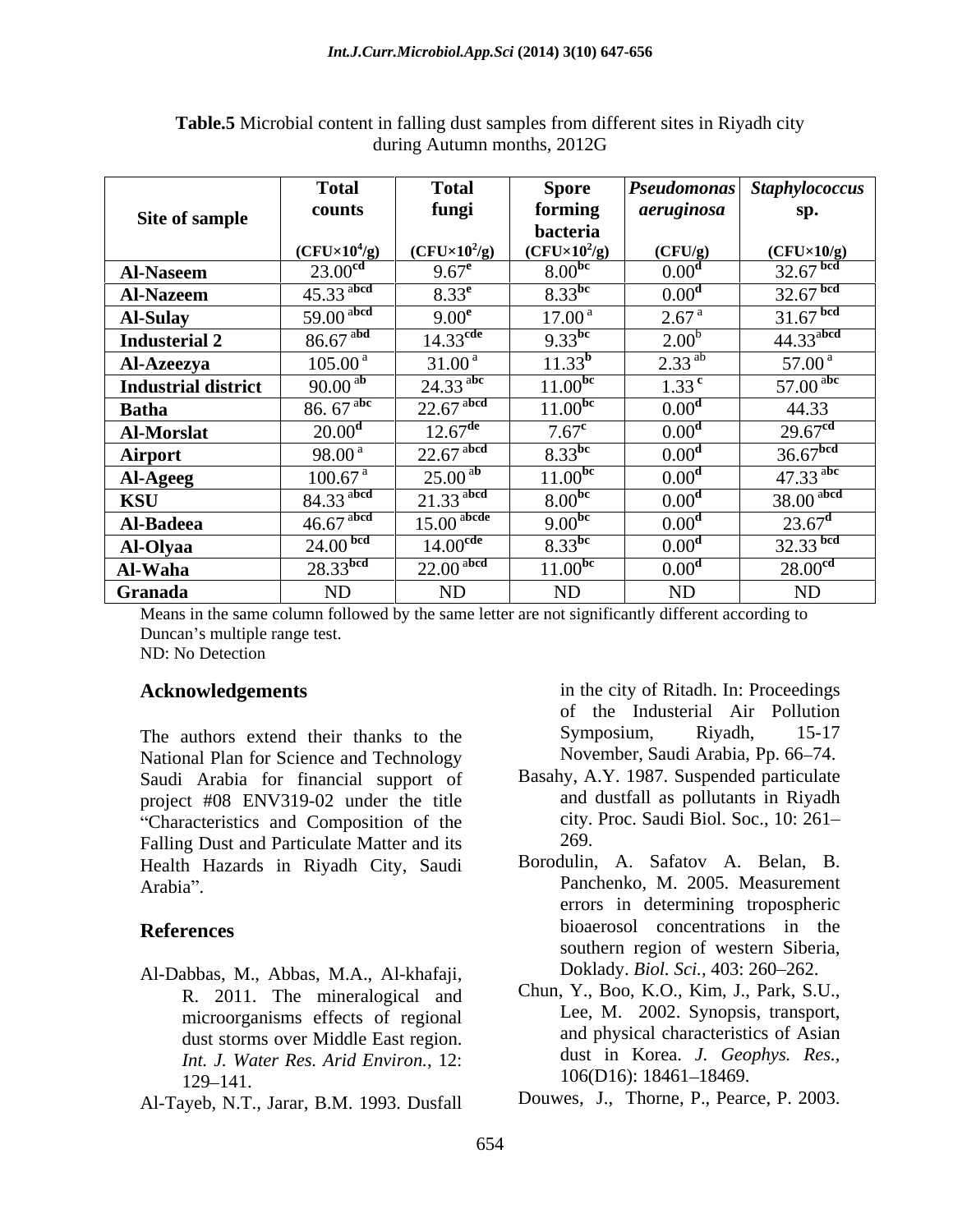exposure assessment: progress and mechanical characterization of prospects. *Ann. Occup. Hyg.,* 47:

- Durand, K.T.H., Muilberg, M.L., Burge, H.A. 2002. Effect of sampling time on
- Ganor, E., 1975. Atmospheric dust in Meteorological Analysis of Dust
- ridge, Ocean Drilling Program, leg
- Harrison, R., Jones, A., Biggins, P., Canals, M., Freudenthal, T., Pomeroy, N., Cox, C., Kidd, S., samples. *Int. J. Biometeorol.,* 49:
- 
- Sedairy, S.T. 1998. Aeroallergens and viable microbes in sandstorm *Infect. Dis.*, 193: 102–111.
- Lacey, J. 1981. Aerobiology of conidial airborne microorganisms and
- Larone, D.H. 1995. Medically Important Mediterranean. Environ. Health Fungi: A Guide to Identification. 3rd
- Lyles, M.B., Fredrickson, H.L., Bednar, Frisvad, J.C., Varga, J. 2007.

Bioaerosol health effects and 2005. The chemical, biological and 187 200. Kuwait. Abstr. 8th Ann. Force mechanical characterization of airborne micro-particulates from Health Protect. Conf., Session 2586, Louisville, KY.

- the culturability of airborne fungi and Mahmoud, S.A.Z. 1988. Practical Applied bacteria sampled by filtration. *Ann*. **Microbiology.** Egyptian Anglo *Occup. Hyg.*, 46(1): 113–118. bookshop Editor. Cairo, Egypt. Microbiology. Egyptian Anglo
- Israel. Sedimentological and Colwell, R.K., Fuhrman, J.A., Green, Deposition. PhD thesis, Hebrew C.M., Krumins, J.A., Kuske, C.R., University of Jerusalem, Israel. Morin, P.J., Naeem, S., Ovreas, L., Griffin, D.W., Westphal, D.L., Gray, Reysenbach, A.L., Smith, V.H., M.A. 2006. Airborne Staley, J.T. 2006. Microbial microorganisms in African desert biogeography: butting dust corridor over the mid-Atlantic microorganisms on the map. *Nat.*  Martiny, J.B., Bohannon, B.J., Brown, H., J.L., Horner-Devine, M., Kane, C.M., Krumins, J.A., Kuske, C.R., Staley, J.T. 2006. Microbial biogeography: putting *Rev. Microbiol., 4:* 102-112.
	- 209. *Aerobiologia,* 22: 211 226. Moreno, A., Targarona, J., Henderiks, J., Hobman, J., Brown, N., Beswick, A. dust supply to the North Canary 2005. Climate factors influencing Basin over the last 250 kyr. bacterial count in background air *Quaternary Sci. Rev.,* 20: 1327 Canals, M., Freudenthal, T., Meggers, H. 2001. Orbital forcing of 1339.
- 167 178. Nguyen, T., Ilef, D., Jarraud, S., Rouil, Ismail, M.A., Abdel-Hafez, S.I.I., L., Campese, C., Che, D., Moharram, A.M. 2002. Haeghebaert, S., Ganiayre, F., Aeromycobiota of western desert of Marcel, F., Etienne, J. 2006. A Egypt. *Afr. J. Sci. Technol.*, 3: 1–9. community-wide outbreak of Kwaasi, A.A.R.S., Parhar Al-Mohanna, Legionnaires disease linked to Kwaasi, A.A.R.S., Parhar Al-Mohanna, Legionnaires disease linked to<br>F.A., Harfi, H.A., Collison, K.S., Al- industrial cooling towers–how far community-wide outbreak of Legionnaires disease linked to can contaminated aerosols spread. *J. Infect. Dis.,* 193: 102–111.
	- dust. Potential triggers of allergic Polymenakou, P.N., Mandalakis, M., dust. Potential triggers of allergic Polymenakou, P.N., Mandalakis, M., and nonallergic respiratory ailments. Stephanou, E.G., Tselepides, A. Allergy, 53: 255–265. 2008. Particle size distribution of fungi, vol. 1. Academic Press Inc., pathogens during an Intense African New York, NY.  $\qquad \qquad \text{dust} \qquad \text{event} \qquad \text{in} \qquad \text{the} \qquad \text{eastern}$ airborne microorganisms and dust event in the eastern Mediterranean. *Environ. Health Perspect.,* 1163: 292–696.
	- Edn, ASM Press, Washington. Samson, R.A., Hong, S.B., Peterson, S.W., A.J., Fannin, H.B., Sobecki, T.M. Polyphasic taxonomy of *Aspergillus*